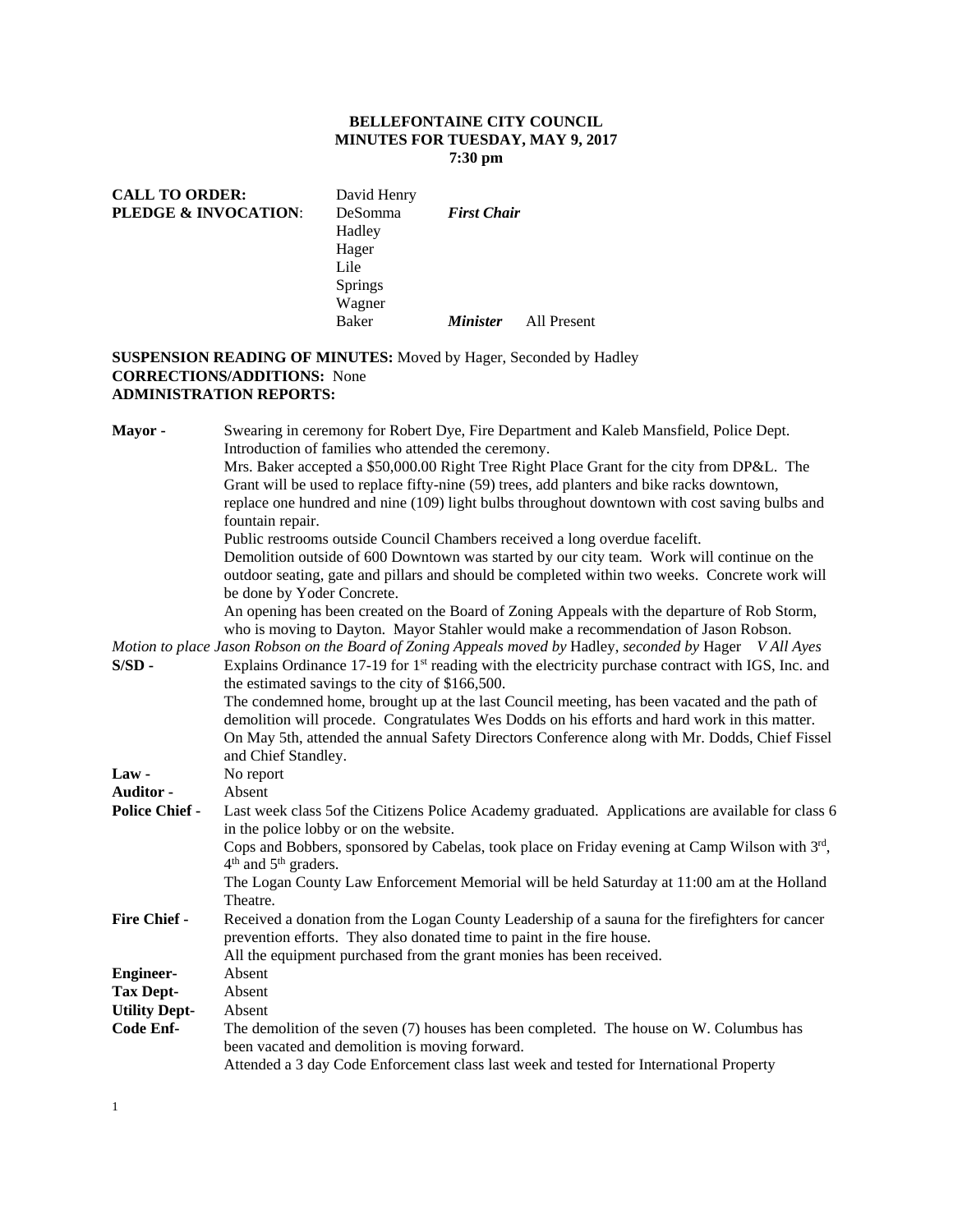Maintenance Inspector. **Economic Dev-** Absent **DP&L-** Absent

#### **REPORTS OF STANDING COMMITTEES:**

| <b>Rules</b> -                       | Explained ordinance on the agenda  |  |  |  |
|--------------------------------------|------------------------------------|--|--|--|
| <b>Finance -</b>                     | Explained ordinances on the agenda |  |  |  |
| <b>Utilities -</b>                   | No report                          |  |  |  |
| Safety -                             | No report                          |  |  |  |
| <b>Streets -</b>                     | Explained ordinance on the agenda  |  |  |  |
| Sidewalks, Curbs & Parks - No report |                                    |  |  |  |
| Audit -                              | No report                          |  |  |  |

**COMMUNICATIONS FROM CITIZENS:** Nicolas Kennedy, 1328 Turner and Brent Luttmer, 3415 State Route 540, here to here to share a school project to help people with heroin addiction or people that have a loved one with addiction inviting them to come to the Marketplace Café on May 20<sup>th</sup> at 7:00 pm.

### **INTRODUCTION OF ORDINANCES:**

### **1. ORDINANCES FOR 1ST READING**

17-19 A. AN ORDINANCE AUTHORIZING THE SERVICE-SAFETY DIRECTOR TO ENTER INTO AN ELECTRICITY PURCHASE CONTRACT WITH INTERSTATE GAS SUPPLY, INC. AND DECLARING AN EMERGENCY IN THE CITY OF BELLEFONTAINE, OHIO. **FINANCE** 

| 3RR -      | Moved by Baker, seconded by Wagner | V All Ayes |
|------------|------------------------------------|------------|
| Passage -  | Moved by Baker, seconded by Wagner | V All Aves |
| Adoption - | Moved by Baker, seconded by Wagner | V All Ayes |

17-20 B. AN ORDINANCE AUTHORIZING THE HIRING OF A PART-TIME EMPLOYEE FOR THE CITY AUDITOR AND TREASURER'S OFFICES AND DECLARING AN EMERGENCY IN THE CITY OF BELLEFONTAINE, OHIO. **FINANCE**

| $3RR -$    | Moved by Baker, seconded by Wagner | V All Ayes |
|------------|------------------------------------|------------|
| Passage -  |                                    |            |
| Adoption - |                                    |            |

17-21 C. AN ORDINANCE AUTHORIZING AND CREATING A NEW PROBATION OFFICER'S POSITION FOR BELLEFONTAINE MUNICIPAL COURT AND AUTHORIZING THE SERVICE-SAFETY DIRECTOR, MUNICIPAL JUDGE AND CLERK OF COURT TO TAKE THE NECESSARY ACTION FOR THE HIRING OF SAID NEW PROBATION OFFICER AND DECLARING AN EMERGENCY IN THE CITY OF BELLEFONTAINE, OHIO. **FINANCE** 

| $3RR -$    | Moved by Baker, seconded by Wagner | V All Aves |
|------------|------------------------------------|------------|
| Passage -  |                                    |            |
| Adoption - |                                    |            |

### **2. ORDINANCES FOR 2ND READING**

2